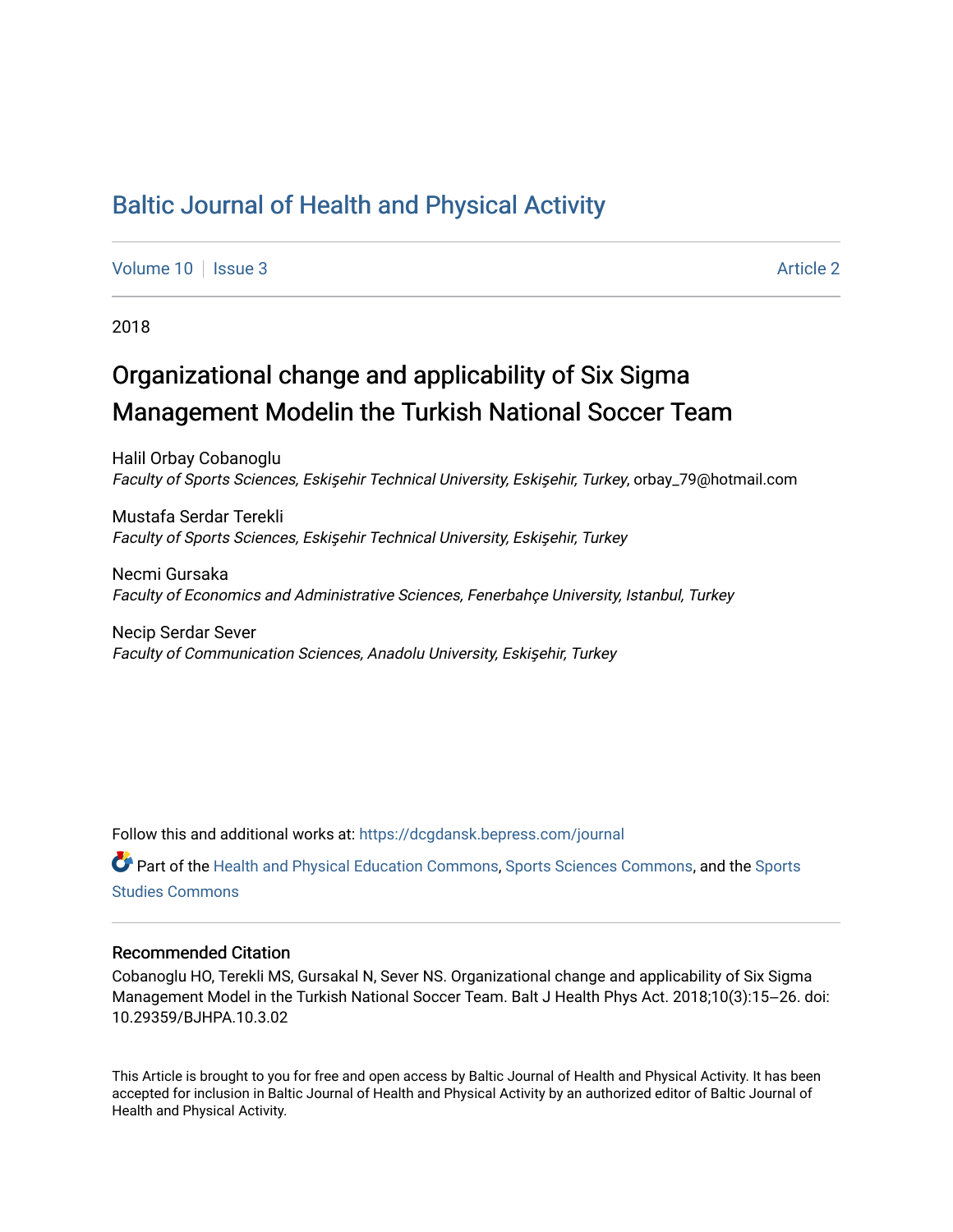# **Organizational change and applicability of Six Sigma Management Model in the Turkish National Soccer Team**

**Authors' Contribution: A** Study Design **B** Data Collection **C** Statistical Analysis **D** Data Interpretation **E** Manuscript Preparation **F** Literature Search **G** Funds Collection

**Halil Orbay Çobanoǧlu1 ABCDEF, Mustafa Serdar Terekli1 ADEG, Necmi Gürsakal2 ACDE, Necip Serdar Sever3 ACDE**

<sup>1</sup> Faculty of Sports Sciences, Eskişehir Technical University, Eskişehir, Turkey

<sup>2</sup> Faculty of Economics and Administrative Sciences, Fenerbahçe University, Istanbul, Turkey

<sup>3</sup> Faculty of Communication Sciences, Anadolu University, Eskişehir, Turkey

| abstract                     |                                                                                                                                                                                                                                                                                                                                                                                                                                                                                                                                                                           |
|------------------------------|---------------------------------------------------------------------------------------------------------------------------------------------------------------------------------------------------------------------------------------------------------------------------------------------------------------------------------------------------------------------------------------------------------------------------------------------------------------------------------------------------------------------------------------------------------------------------|
| <b>Background:</b>           | In recent years, the Six Sigma Methodology has been primarily applied to the enhancement of<br>performance. The purpose of this study was to implement Six Sigma Management Models in the Turkish<br>National Soccer Team.                                                                                                                                                                                                                                                                                                                                                |
| <b>Material and methods:</b> | 24 matches of the Turkish National Soccer Team constituted the sample of research. The DMAIC method<br>was used in this study. For statistical analysis of research data, IBM SPSS 18.0 for Windows and Minitab<br>17 statistical software program were used. As statistical techniques, brainstorm, fishbone, chi-square<br>correlation analysis, Spearman correlation test, process capability analysis and control charts were used,<br>which were the six sigma tools. The numerical values obtained were tested at $P < 0.01$ and $P < 0.05$<br>significance levels. |
| <b>Results:</b>              | As a result of the research, a statistically significant correlation was found among the match outcomes of<br>the Turkish National Soccer Team and the game formation ( $P = 0.04$ ), the positive shoot rate ( $P = 0.03$ ),<br>the positive defence rate on the first zone ( $P = 0.00$ ) and the positive defence rate on the second zone<br>$(P = 0.00)$ . As a result of the improvement, the z bench value for the positive defence rate on the first<br>zone was increased from 0.47 to 0.59.                                                                      |
| Conclusions:                 | It can be said that the Six Sigma Management Model is applicable for coaching or training in soccer.                                                                                                                                                                                                                                                                                                                                                                                                                                                                      |
| Key words:                   | Six Sigma, soccer, DMAIC, correlation.                                                                                                                                                                                                                                                                                                                                                                                                                                                                                                                                    |

#### **article details**

|                               | Article statistics: Word count: 3,843; Tables: 4; Figures: 4; References: 20                                                                                                                                                                                                                                                                                                                                                                                                                                                                                                                                                                                                                                                                                                                                                                                  |  |  |
|-------------------------------|---------------------------------------------------------------------------------------------------------------------------------------------------------------------------------------------------------------------------------------------------------------------------------------------------------------------------------------------------------------------------------------------------------------------------------------------------------------------------------------------------------------------------------------------------------------------------------------------------------------------------------------------------------------------------------------------------------------------------------------------------------------------------------------------------------------------------------------------------------------|--|--|
|                               | Received: March 2018; Accepted: June 2018; Published: September 2018                                                                                                                                                                                                                                                                                                                                                                                                                                                                                                                                                                                                                                                                                                                                                                                          |  |  |
| <b>Full-text PDF:</b>         | http://www.balticsportscience.com                                                                                                                                                                                                                                                                                                                                                                                                                                                                                                                                                                                                                                                                                                                                                                                                                             |  |  |
| Copyright                     | © Gdansk University of Physical Education and Sport, Poland                                                                                                                                                                                                                                                                                                                                                                                                                                                                                                                                                                                                                                                                                                                                                                                                   |  |  |
| Indexation:                   | Celdes, Clarivate Analytics Emerging Sources Citation Index (ESCI), CNKI Scholar (China National Knowledge<br>Infrastructure), CNPIEC, De Gruyter - IBR (International Bibliography of Reviews of Scholarly Literature in<br>the Humanities and Social Sciences), De Gruyter - IBZ (International Bibliography of Periodical Literature in<br>the Humanities and Social Sciences), DOAJ, EBSCO - Central & Eastern European Academic Source, EBSCO -<br>SPORTDiscus, EBSCO Discovery Service, Google Scholar, Index Copernicus, J-Gate, Naviga (Softweco, Primo<br>Central (ExLibris), ProQuest - Family Health, ProQuest - Health & Medical Complete, ProQuest - Illustrata: Health<br>Sciences, ProQuest - Nursing & Allied Health Source, Summon (Serials Solutions/ProQuest, TDOne (TDNet),<br>Ulrich's Periodicals Directory/ulrichsweb, WorldCat (OCLC) |  |  |
| <b>Funding:</b>               | This work was funded by Anadolu University Project Commission for doctoral thesis (Project Number: 13015003).                                                                                                                                                                                                                                                                                                                                                                                                                                                                                                                                                                                                                                                                                                                                                 |  |  |
| <b>Conflict of interests:</b> | Authors have declared that no competing interest exists.                                                                                                                                                                                                                                                                                                                                                                                                                                                                                                                                                                                                                                                                                                                                                                                                      |  |  |
| <b>Corresponding author:</b>  | Dr Halil Orbay ÇOBANOĞLU, Eskişehir Technical University, Faculty of Sports Sciences, Iki Eylul Campus, Eskişehir,<br>Turkey; e-mail: orbay 79@hotmail.com; cell phone no: +90 545 223 2008.                                                                                                                                                                                                                                                                                                                                                                                                                                                                                                                                                                                                                                                                  |  |  |
| <b>Open Access License:</b>   | This is an open access article distributed under the terms of the Creative Commons Attribution-Non-commercial<br>4.0 International (http://creativecommons.org/licenses/by-nc/4.0/), which permits use, distribution, and<br>reproduction in any medium, provided the original work is properly cited, the use is non-commercial and is<br>otherwise in compliance with the license.                                                                                                                                                                                                                                                                                                                                                                                                                                                                          |  |  |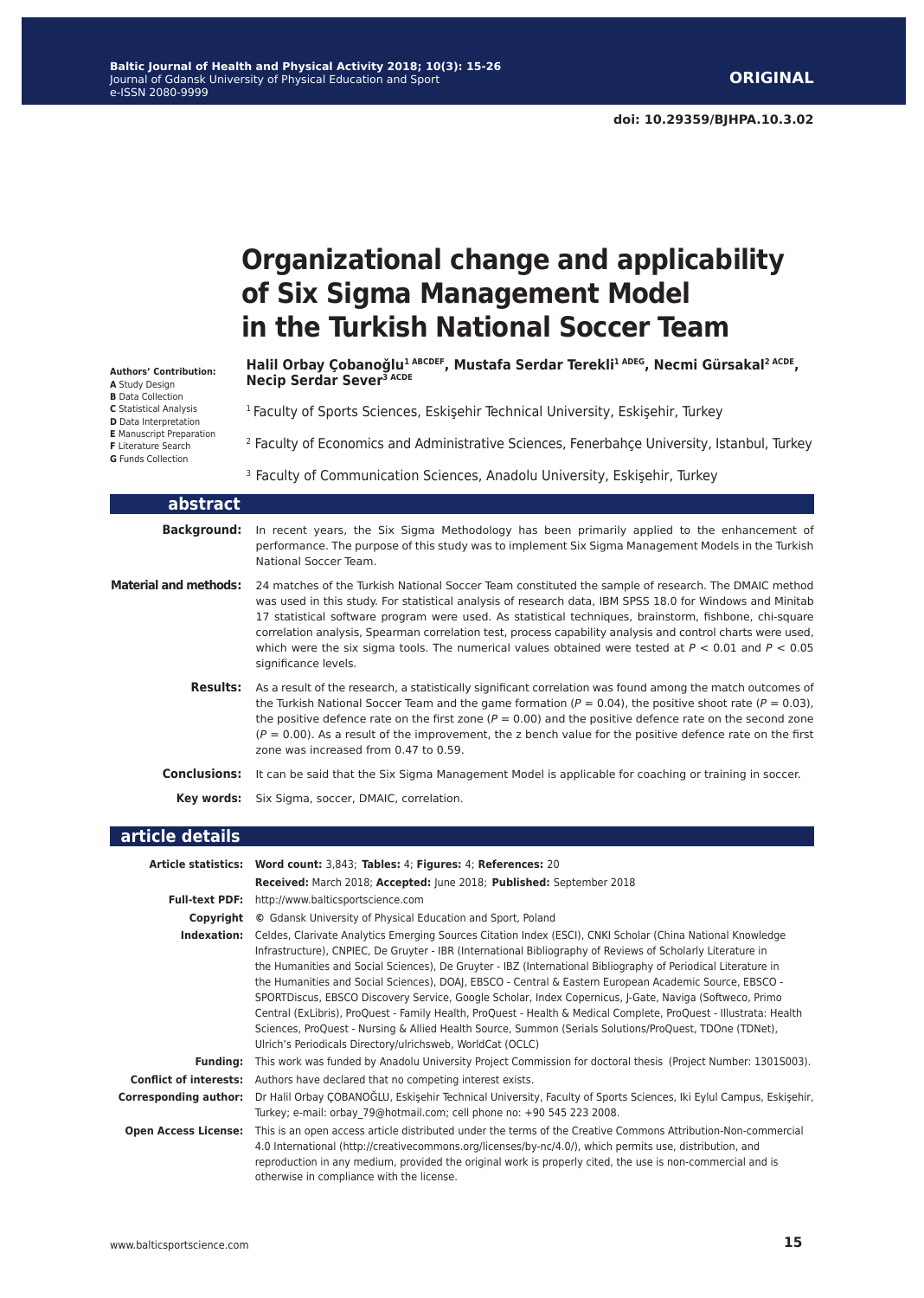## **introduction**

Global competition, the rapidity of technological development, rapid changes occurring in customers' quality expectations and the expectations of society force organizations to change. The development and growth and the realization of the aims to maintain and to protect the presence of the organization require an organizational change which has a plan [1]. Sports organizations are also affected by such changes. In the changing and evolving world order, sports organizations which have to maintain and protect their presence must be open to all kinds of innovation and development and able to adapt to these changes [2].

Today, soccer has become the most popular sport with a number of athletes and sports fans. Beside this efficacy, soccer has already become an industry. Money spent on soccer and sponsorships races have increased interest in this sector and made soccer an ever growing industry. It has been a foregone conclusion in such a situation to benefit from the opportunities of technology in the soccer industry [3]. By reaching a significant potential both on the national and international arena, scientific studies conducted in the soccer science have moved soccer to a further advanced level. Subjective observations are generally used for the assessment of soccer games. By observations, good or bad aspects of teams are revealed and in the light of these obtained views, trainers direct their training. Due to monitoring conditions, human limits, prejudices, personal thoughts and the impact of emotions, subjective observations can give a misleading idea [4].

Match analysis and evaluation of the players are very important for soccer coaches. By using new technology tools and equipment while raising the future athletes in sports laboratories, training scientists are trying to develop new sports systems by using match analysis with a computer. In both assessments and the minimization of mistakes in the tactical work, a need for match analysis, for the monitoring players and the team performance, is of paramount importance. Statistics is the science of learning from data, and of measuring, controlling, and communicating uncertainty, and thereby it provides the navigation essential for controlling the course of scientific and societal advances [5]. In other words, statistics is the methodology which scientists and mathematicians have developed for interpreting and drawing conclusions from the collected data [6]. Statistical analysis abstractly and numerically allows us to understand key factors and trends behind the success of soccer [3].

In recent years, the Six Sigma Methodology has primarily been applied to the enhancement of performance and improvement of service quality [7]. More than a quarter of a century after its inception, Six Sigma can be considered a mature framework for performance improvement – as for maturity assessment at the organizational level [8]. Six sigma, as applied by large corporations like General Electric, Motorola, Honeywell and others, tries to create a closedloop approach to minimization or elimination of all manufacturing defects generated by the existing industrial processes [9]. Six Sigma is a proven set of methods to help you run your business or organization more efficiently and profitably. It is a way to reduce waste, stop delivering defective products and services from inefficient processes, and make your customers more than satisfied [10]. Six Sigma is a comprehensive and flexible system for achieving, sustaining and maximizing business success. Six Sigma is uniquely driven by close understanding of customer needs, disciplined use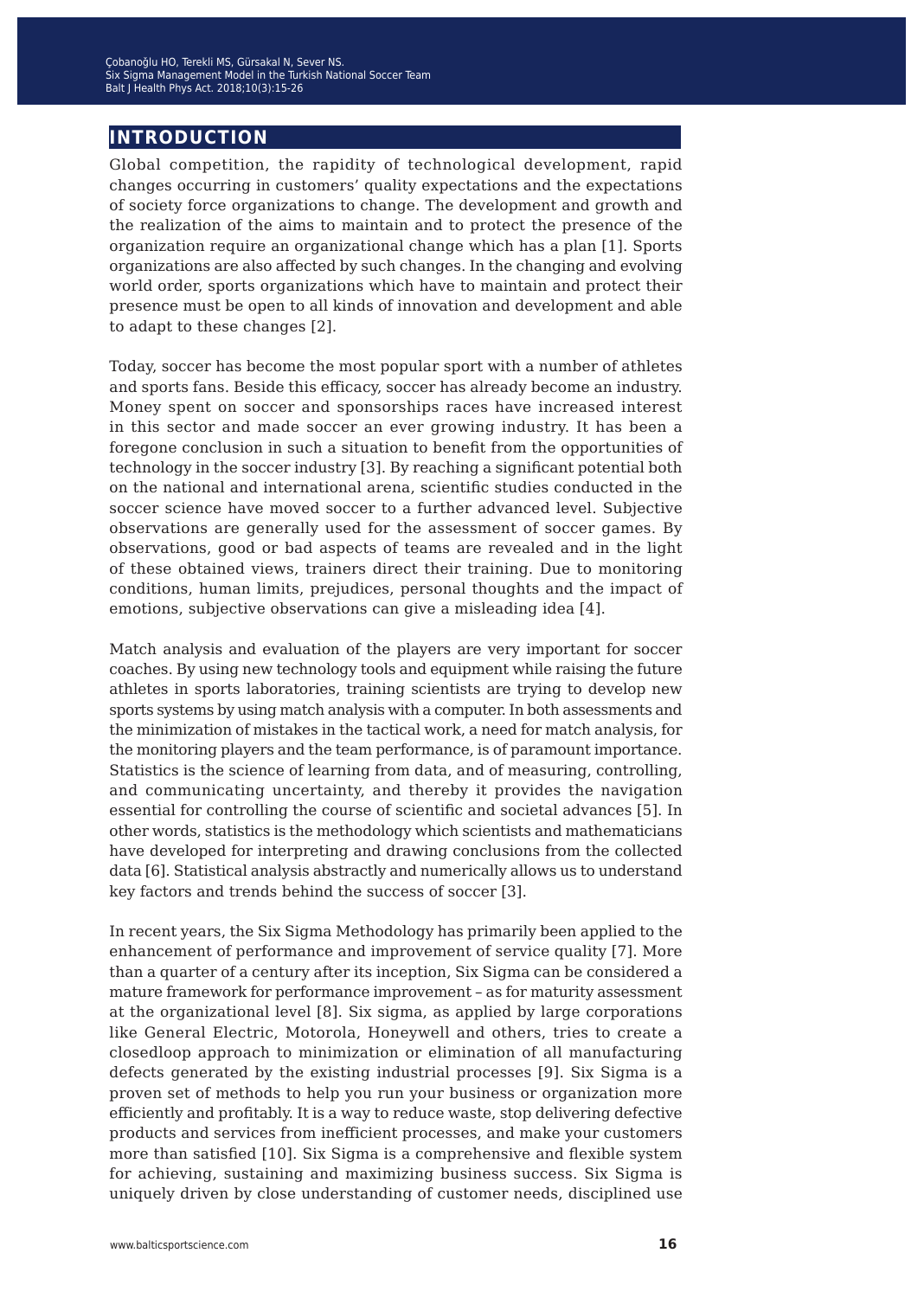of facts, data, and statistical analysis, and diligent attention to managing, improving, and reinventing business processes [11]. The Six Sigma Method, whose ultimate goal is to create a perfect process, consists of five stages. These stages; define, measure, analyze, improve and control.

Although there are match analysis studies in the soccer literature, there is no work related to the application of Six Sigma in soccer. The main purpose of the research is to implement Six Sigma Management Models and Tools in the Turkish National Soccer Team by utilizing data obtained with match analysis.

## **material and methods**

This research was conducted in the correlational scan model. The correlational scan model is a research model that aims to determine the presence of exchanges and the extent of the exchanges between two or more variables [12]. The material for the research constituted the matches which were played by Turkish National Soccer Team. It had the same characteristics in terms of team rosters; 24 matches were selected that had been played during 2012 and 2013 season as the sample of the Turkish National Soccer Team. In the research, the DMAIC (Define-Measure-Analyze-Improve-Control) steps called the Six Sigma Improvement Plan or the Six Sigma Roadmap were implemented. The Six Sigma Roadmap is an application method that is an approach consisting of five stages which respectively follow each other. The Six Sigma application methodology is a Six Sigma road map that systematically examines how to define, measure, analyze, improve and control the process to identify and eliminate the main causes of non-conformities.

#### **six sigma application methodology**

**Define Phase:** At this stage of the Six Sigma Application Methodology, the first thing to do is to determine the factors affecting the match outcomes and so to create a database. Brainstorming and a cause-effect diagram were used in the research to create the database.

Brainstorming is a variant of discussion groups aiming to generate ideas or solutions and individualized approach in that the mediator has a minimal involvement. This recommendation focuses on participants to make suggestions without comment on other participants' ideas [13].

The factors thought to influence the outcome of the Turkish National Soccer Team matches were determined via brainstorming. This process was conducted with the Turkish National Soccer Team's coaches and analysts and with experts who were UEFA Pro, UEFA A and UEFA B coaches.

A cause and effect diagram often called a "fishbone" diagram can help in brainstorming to identify possible causes of the problem and in sorting ideas into useful categories. The fishbone diagram is a tool for analyzing the business process and its effectiveness. It is also commonly referred as "Ishikawa Diagram" because it was invented and incorporated by Mr. Kaoru Ishikawa, a Japanese quality control statistician. It is defined as a fishbone because of its structural outlook and appearance. In normal stature it looks like a skeleton of a fish. The fishbone diagram and analysis typically evaluates the causes and sub-causes of one particular problem and, therefore, assists to uncover all the symptoms of any business problem [14]. A fishbone diagram is a visual way to look at cause and effect. It is a more structured approach than some other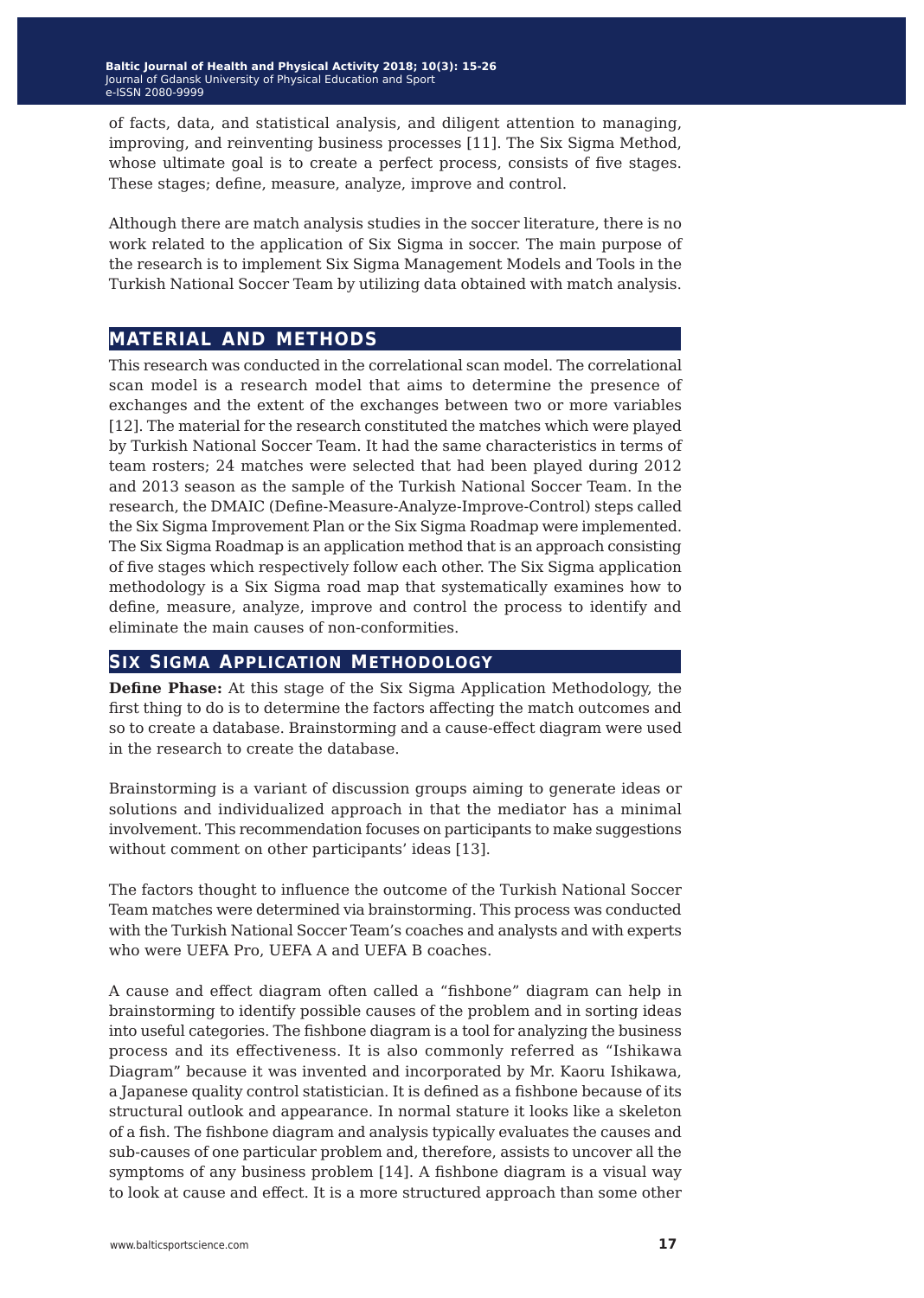tools available for brainstorming causes of a problem. The problem or effect is displayed at the head or mouth of the fish  $(y =$  dependent variables  $=$  match outcomes). Possible contributing causes are listed on the smaller "bones"  $(x =$ independent variables = the factors believed to influence the outcome of the Turkish National Soccer Team's matches) under various cause categories. A fishbone diagram, created as a result of brainstorming, was given in **Appendix 1** for the Turkish National Soccer Team.

**Measure Phase:** At this stage, dependent and independent variables were measured according to the databases created as a result of brainstorming and the fishbone diagram.

### **data collection tools**

For the purpose of collecting research data, to create the basis of research, a field survey was conducted by examining the articles, theses and several books on issues related to football and match analysis. In addition, the theoretical aspects of the research were established by information exchange with experts of the management science and the statistics science, soccer analysts and coaches.

Outcomes of the matches, goals, goals allowed, match type, match location (home or away match), trainer, the mean age of teams, offside and yellow cards data were obtained from the Turkish Football Federation official website; stadium's altitude data was obtained from stadiums' websites; temperature, pressure and humidity data were obtained from the related websites; 1st half, 2nd half and overall ball possession rate, play the ball rate on the 1st, the 2nd, the 3rd and the opponent zone, positive short pass rate, positive long pass rate, average pass time, average pass, play with pass rate, positive headshoot rate, positive shoot rate, corner, free kick in the 3rd zone, winning ball rate on the 1st, the 2nd and the 3rd zone and losing ball rate on the 1st, the 2nd and the 3rd zone data were obtained from the E-Analyze Digital Soccer Match Analysis Software Programme; game formation, positive right wing attack rate, positive left wing attack rate, positive central attack rate, sprints which were made to penalty area by players, positive ball rate returning from the opponent after shooting, the positive defence rate on the 1st zone and the positive defence rate in the 2nd zone were obtained by watching videos of the matches and taking notes.

#### **the reliability and validity of the data collection tools**

In order to ensure the reliability of the data, all matches were also analyzed by an analyst expert except researcher. Kappa statistics was performed to determine interobserver reliability (Table 1). Kappa statistics is a statistical method for measuring the comparative reliability of numbness between two or more independent observers. For Kappa 1 and 0 values are reviewed that 1 is perfect agreement, 0 is exactly what would be expected by chance.  $0.81-1.00$ shows perfect numbness [15].

Examining Table 1, it was observed that kappa values were between 0.857 and 1.000. In that context, it was said that analysts' numbness was great and measurements were reliable.

Because we made use of UEFA Pro, UEFA A, UEFA B coaches and analysts' knowledge and determined the measured value by examining studies which were made before the match analysis in Turkey and in the world, in the research it can be said that the measurement tool is reliable.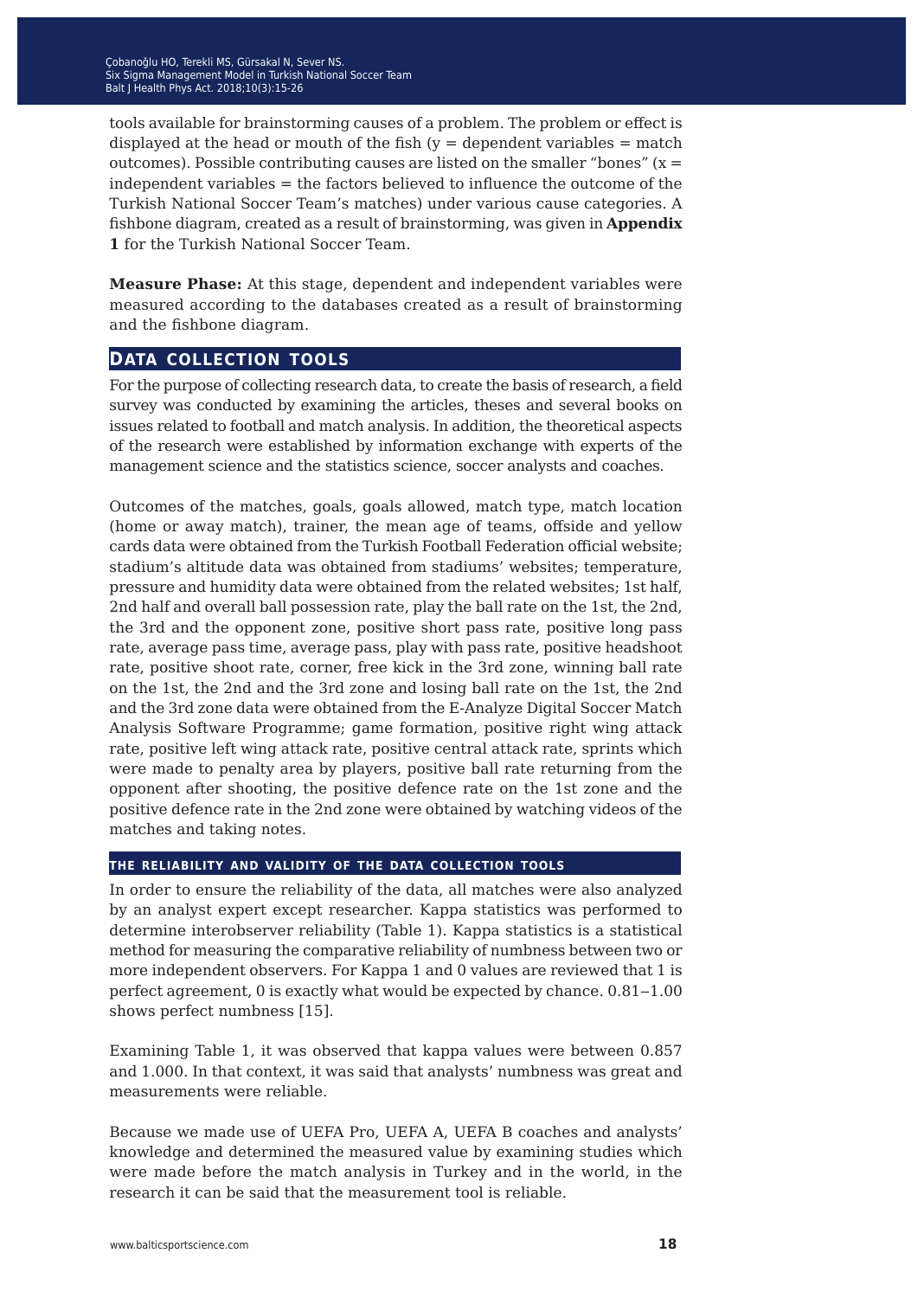**Table 1.** Kappa test results of interobserver

| Measured parameters                                           | Interobserver Kappa<br>statistical values |  |
|---------------------------------------------------------------|-------------------------------------------|--|
| Overall ball possession                                       | 1.000                                     |  |
| 1st half ball possession                                      | 1.000                                     |  |
| 2nd half ball possession                                      | 1.000                                     |  |
| Play the ball rate on the 1st zone                            | 0.909                                     |  |
| Play the ball rate on the 2nd zone                            | 0.857                                     |  |
| Play the ball rate on the 3rd zone                            | 0.906                                     |  |
| Play the ball rate on opponent zone                           | 1.000                                     |  |
| Positive short pass rate                                      | 1.000                                     |  |
| Positive long pass rate                                       | 1.000                                     |  |
| Average pass time                                             | 1.000                                     |  |
| Average pass                                                  | 1.000                                     |  |
| Play with pass rate                                           | 1.000                                     |  |
| Positive right wing attack rate                               | 1.000                                     |  |
| Positive left wing attack rate                                | 1.000                                     |  |
| Positive central attack rate                                  | 1.000                                     |  |
| Sprints which were made to penalty area by players            | 1.000                                     |  |
| Positive headshoot rate                                       | 1.000                                     |  |
| Positive shoot rate                                           | 1.000                                     |  |
| Positive ball rate returning from the opponent after shooting | 1.000                                     |  |
| Corner                                                        | 1.000                                     |  |
| Free kick in the 3rd zone                                     | 1.000                                     |  |
| Positive defence rate on the 1st zone                         | 0.955                                     |  |
| Positive defence rate in the 2nd zone                         | 0.912                                     |  |
| Winning ball rate on the 1st zone                             | 1.000                                     |  |
| Winning ball rate in the 2nd zone                             | 1.000                                     |  |
| Winning ball rate in the 3rd zone                             | 1.000                                     |  |
| Losing ball rate on the 1st zone                              | 1.000                                     |  |
| Losing ball rate in the 2nd zone                              | 1.000                                     |  |
| Losing ball rate in the 3rd zone                              | 1.000                                     |  |

## **analyze phase**

IBM SPSS 18.0 for Windows and Minitab 17 statistical software program were used for statistical analysis of the research data. Chi-Square correlation analysis was used to reveal the relations among match outcomes and the game formation, the match type, the match location (home or away match), and the trainer. Spearman correlation analysis was used to reveal the relations among match outcomes and the players' mean age, the 1st half, the 2nd half and overall ball possession, play the ball rate on the 1st, the 2nd, the 3rd and the opponent zone, positive short pass rate, positive long pass rate, average pass time, average pass, play with pass rate, positive headshoot rate, positive shoot rate, corner, free kick in the 3rd zone, positive right wing attack rate, positive left wing attack rate, positive central attack rate, sprints which were made to the penalty area by players, positive ball rate returning from the opponent after shooting, positive defence rate on the 1st zone, positive defence rate in the 2nd zone, missing ball rate on the 1st, the 2nd, and the 3rd zone, winning ball rate on the 1st, the 2nd and the 3rd zone, offside, yellow cards, temperature, pressure and humidity. The obtained numerical values were tested at  $P < 0.01$  and  $P < 0.05$  significance level.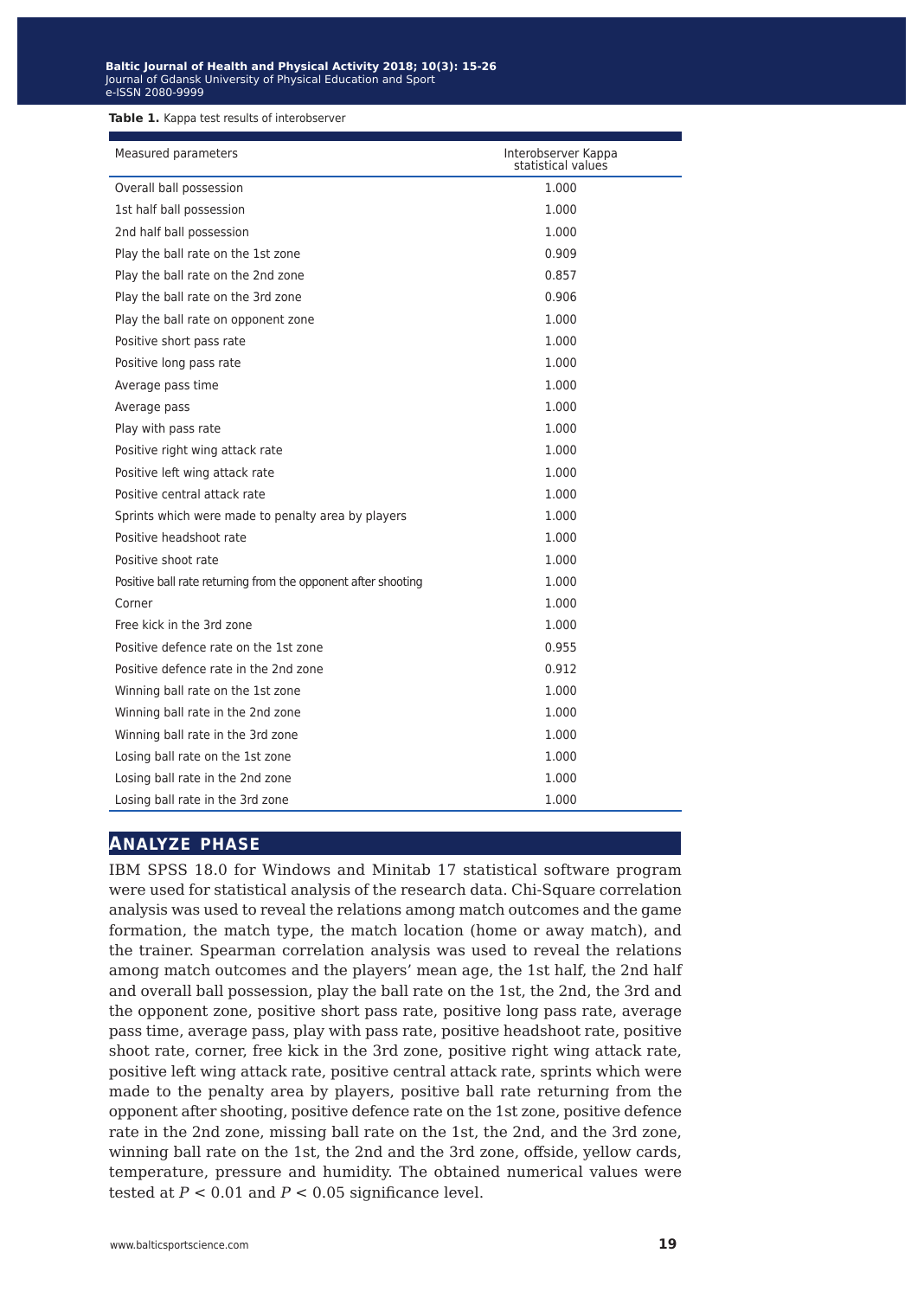To measure the process capability of the Turkish National Soccer Team (to determine the sigma level of the current situation) Process Capability Analysis was made via Minitab 17 statistical program. Control Charts were used to determine whether or not the process is in control.

## **results**

**Table 2.** Chi-Square test results between matches' outcome and game formation Chi-Square test

|                              | Value                | df | Sig. (2-tailed) |
|------------------------------|----------------------|----|-----------------|
| Pearson chi-square           | $6.147$ <sup>a</sup> |    | $.046*$         |
| Likelihood Ratio             | 6.557                |    | .038            |
| Linear-by-Linear Association | 5.682                |    | .017            |
| N                            | 24                   |    |                 |

*Note: \*.Chi-Square is significant at the 0.05 level (2-tailed).*

#### **Table 3.** Spearman correlation test results (Spearman's rho)

|                     |                         | Match outcomes | Positive shoot rate |
|---------------------|-------------------------|----------------|---------------------|
| Match outcomes      | Correlation coefficient | 1.000          | .444                |
|                     | Sig. (2-tailed)         |                | $.030*$             |
|                     | N                       | 24             | 24                  |
| Positive shoot rate | Correlation coefficient | .444           | 1.000               |
|                     | Sig. (2-tailed)         | $.030*$        |                     |
|                     | N                       | 24             | 24                  |
|                     |                         |                |                     |

*Note: \*. Correlation is significant at the 0.05 level (2-tailed).*

#### Table 4. Spearman correlation test results (Spearman's rho)

|                                          |                         | Match<br>outcomes | Positive<br>defence rate<br>on the 1st zone | Positive<br>defence rate in<br>the 2nd zone |
|------------------------------------------|-------------------------|-------------------|---------------------------------------------|---------------------------------------------|
| Match outcomes                           | Correlation coefficient | 1.000             | .574                                        | .533                                        |
|                                          | Sig. (2-tailed)         |                   | $.003**$                                    | $.007**$                                    |
|                                          | N                       | 24                | 24                                          | 24                                          |
| Positive defence rate<br>on the 1st zone | Correlation coefficient | .574              | 1.000                                       | .351                                        |
|                                          | Sig. (2-tailed)         | $.003**$          |                                             | .092                                        |
|                                          | N                       | 24                | 24                                          | 24                                          |
| Positive defence rate<br>in the 2nd zone | Correlation coefficient | .533              | .351                                        | 1.000                                       |
|                                          | Sig. (2-tailed)         | $.007**$          | .092                                        |                                             |
|                                          | N                       | 24                | 24                                          | 24                                          |

*Note: \*\*.Chi-Square is significant at the 0.05 level (2-tailed).*

Examining Table 2, it was observed that Pearson chi-square value (*P*) was 0.046. So at the 0.05 significance level, a statistically significant correlation was found between match outcomes and the game formation of the Turkish National Soccer Team.

Examining Table 3, it was observed that Spearman correlation coefficient value was 0.444 and Sig. (2-tailed) value (*P*) was 0.030. So at the 0.05 significance level, a statistically significant correlation at the middle level on positive direction was found between match outcomes and the positive shoot rate of the Turkish National Soccer Team.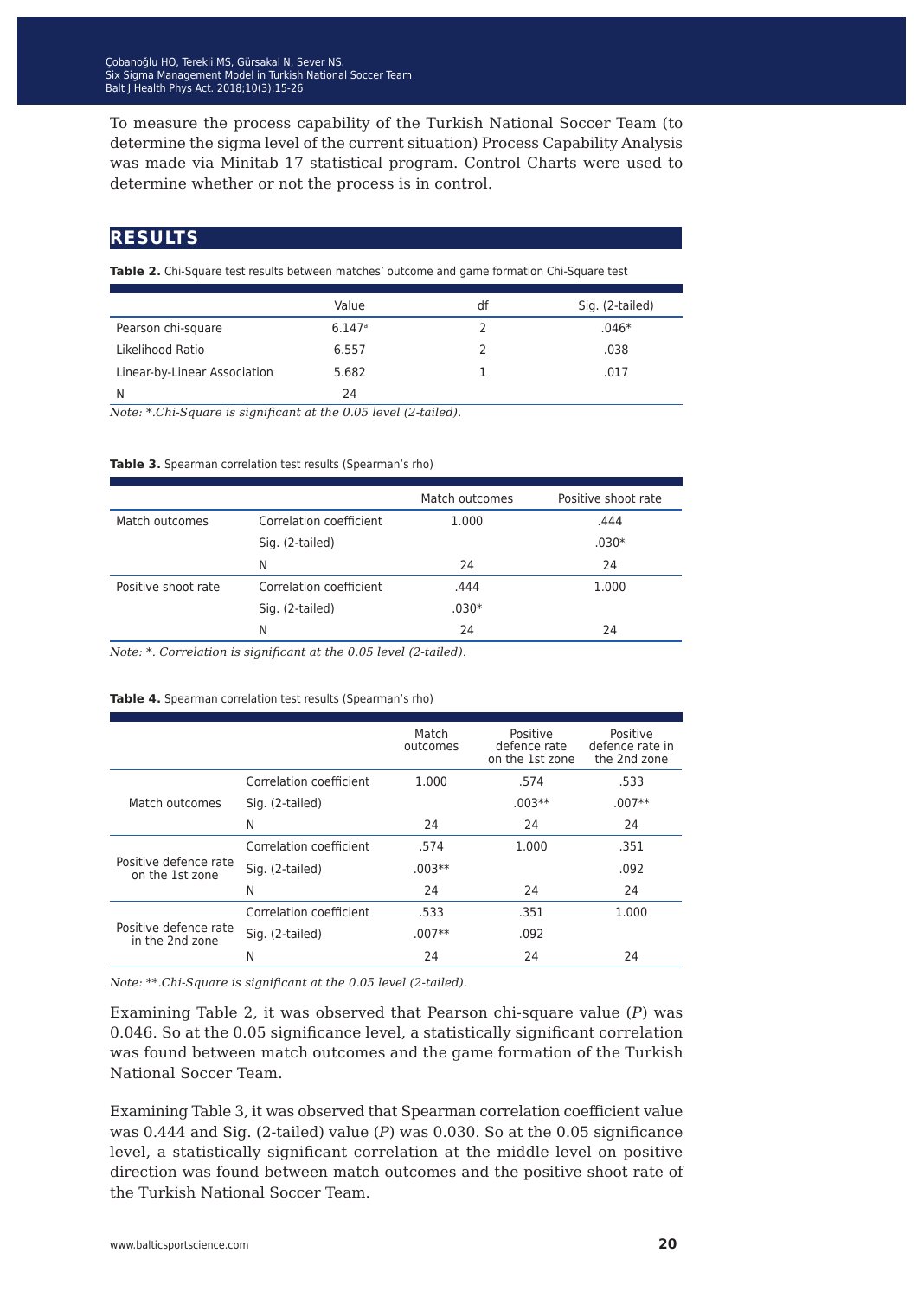**Baltic Journal of Health and Physical Activity 2014; 1(1): 1-4 Baltic Journal of Health and Physical Activity 2018; 10(3): 15-26** Journal of Gdansk University of Physical Education and Sport Journal of Gdansk University of Physical Education and Sport e-ISSN 2080-9999 e-ISSN 2080-9999

Examining Table 4, it was observed that Spearman correlation coefficient value was 0.574 and Sig. (2-tailed) value (*P*) was 0.003 for the positive defence rate on the 1st zone and Spearman correlation coefficient value was 0.533 and Sig. (2-tailed) value (*P*) was 0.007 for the positive defence rate in the 2nd zone. So at the 0.01 significance level, a statistically significant correlation at the middle level on positive direction was found between match outcomes and the positive defence rate on the 1st zone and the positive defence rate in the 2nd zone of the Turkish National Soccer Team.

#### **improve**

This phase consists of works which are proposed and should be applied to provide success in defence in the 1st zone. These works are:

- 1 v 1 defending drills (pressure),
- 2 v 2 defending drills (pressure-support),
- 3 v 3 defending drills (pressure-support-balance),
- Defending responsibilities of the 2nd zone players in the 1st zone,
- Binary compression,
- Depth drills on defending,
- Defending drills for cross ball,
- Defending drills for wing attacks.

#### **control**

In this phase, by analyzing the database of matches of the Turkish National Soccer Team in the 2012 and 2013 seasons, process capability analysis was made for the positive defence rate in the 1st zone variables which had the most effect on match outcomes (Spearman Correlation Coefficient = 0.574).





When Figure 1 examined, it was observed that Z. Bench value (sigma value) was 0.47, and the ppm (parts per million) value was 319,935.54 for the positive defence rate in the 1st zone in 2012. When match outcomes were examined,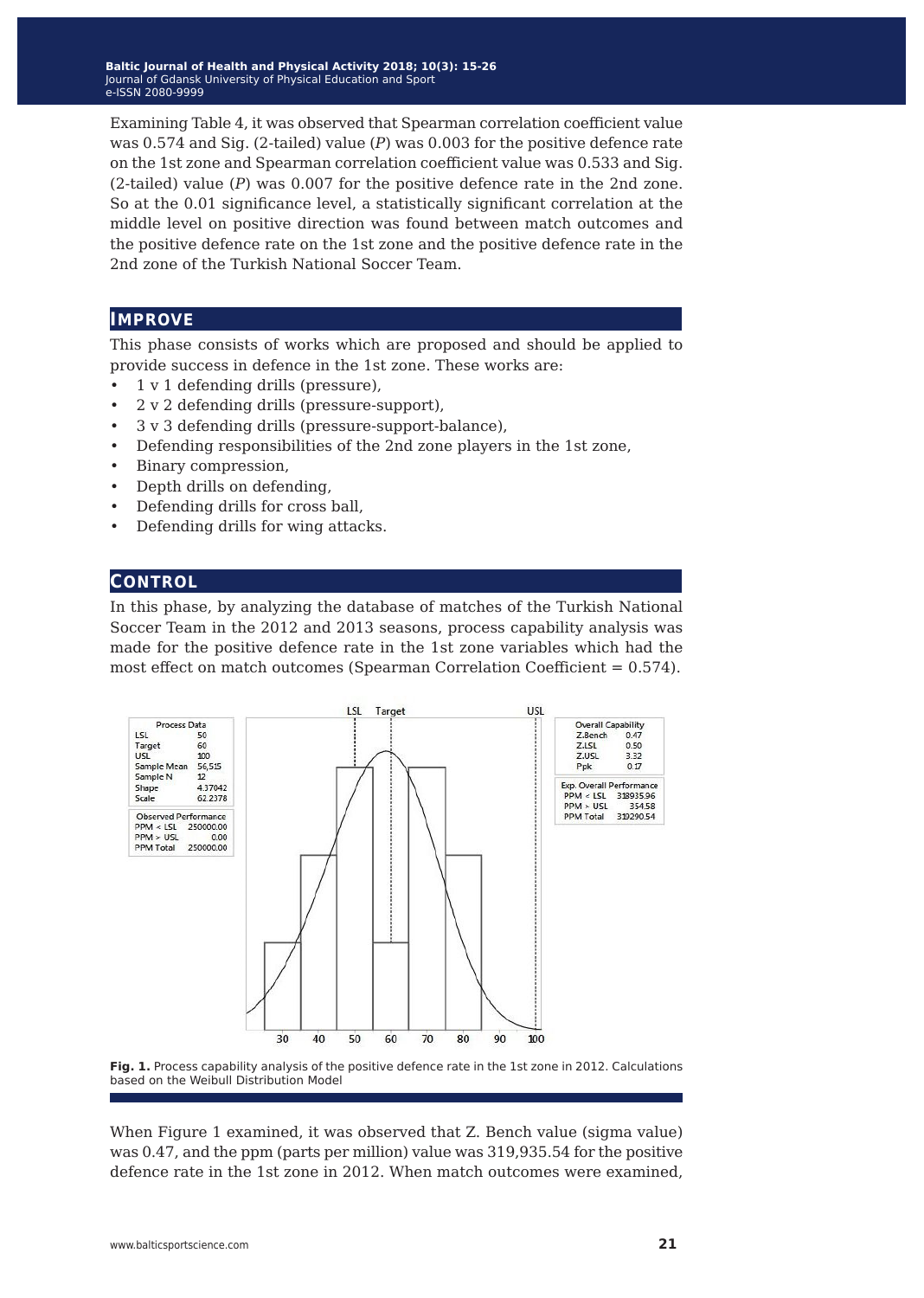it was observed that the Turkish National Soccer Team had six losses, one draw and five wins of twelve matches in the 2012 season.



When Figure 2 was examined, it was observed that the positive defence rate in the 1st zone process was under control in the 2012 season.





When Figure 3 was examined, it was observed that Z. Bench value (sigma value) was 0.59, and ppm (parts per million) value was 276,664.82 for the positive defence rate in the 1st zone in 2013. When match outcomes were examined, it was observed that the Turkish National Soccer Team had six wins, three draws and three losses of twelve matches in the 2013 season. As it is seen from these data, when process quality increased, in other words faults made by soccer players decreased, success increased.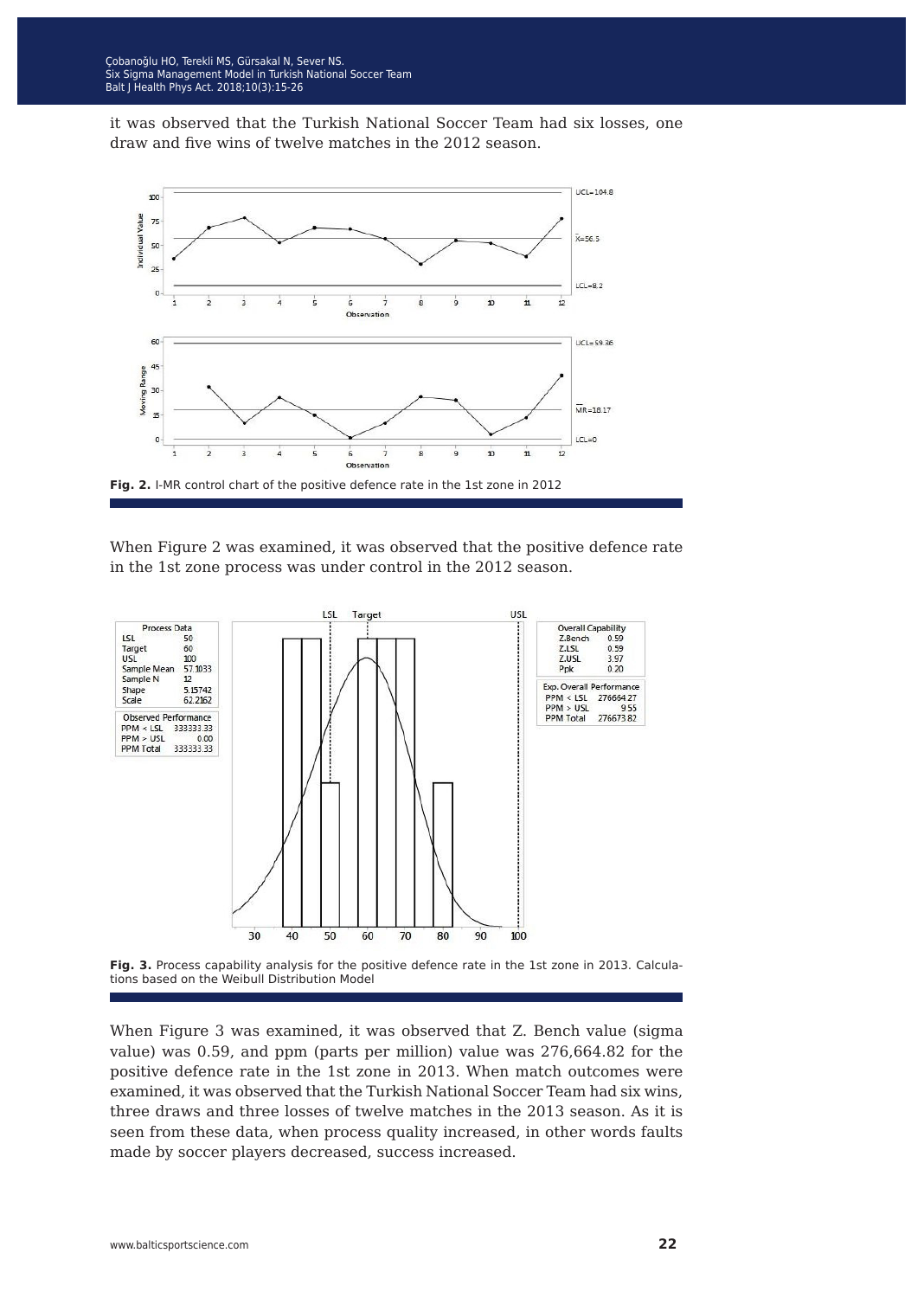**Baltic Journal of Health and Physical Activity 2014; 1(1): 1-4 Baltic Journal of Health and Physical Activity 2018; 10(3): 15-26** Journal of Gdansk University of Physical Education and Sport Journal of Gdansk University of Physical Education and Sport e-ISSN 2080-9999 e-ISSN 2080-9999



**Fig. 4.** I-MR control chart of the positive defence rate in the 1st zone in 2013

When Figure 4 was examined, it was observed that the positive defence rate in the 1st zone process was under control in the 2013 season.

### **discussion**

As a result of the research, it was found that the match type, the match location (home or away matches), trainer, players' mean age, the 1st half, the 2nd half and the overall ball possession, play the ball rate in the 1st, the 2nd, the 3rd and the opponent zone, the positive short pass rate, the positive long pass rate, the average pass time, average pass, the play with pass rate, the positive headshoot rate, the positive right wing attack rate, the positive left wing attack rate, the positive central attack rate, sprints which were made to the penalty area by players, the positive ball rate returning from the opponent after shooting, corner, free kick in the 3rd zone, missing ball rate in the 1st, the 2nd, and the 3rd zone, the winning ball rate in the 1st, the 2nd and the 3rd zone, offside, yellow cards, temperature, pressure, humidity and altitude hadn't affected match outcomes of the Turkish National Soccer Team. On the contrary, it was found that game formation, the positive shoot rate, the positive defence rate in the 1st zone and the positive defence rate in the 2nd zone affected match outcomes of the Turkish National Soccer Team.

A statistically significant correlation was found between match outcomes and the game formation. The Turkish National Soccer Team used 4-2-3-1 and 4-4- 2 formations in matches which were played in the 2012 and 2013 seasons, and it was more successful in the 4-4-2 formation. The 4-2-3-1 formation has shortcomings in terms of defense and offense, contrary to the 4-4-2 formation. It is also said that these shortcomings prevent winning the matches. In the 4-4-2 formation, four players in the midfield have both defensive and offensive tasks. The Turkish National Soccer Team with the contribution of four players in the midfield concluded the defensive principles positively in the 4-4-2 formation and with this formation it had fewer goals allowed in the played matches. In the 4-2-3- 1 formation, it can be thought that especially wing players have attack tasks, and because of these tasks they cannot fulfill the defensive tasks in all defence zones.

A statistically significant correlation in the positive direction was found between match outcomes, the positive defence rate in the 1st zone and the positive defence rate in the 2nd zone. Pressure, support and balance are some of the defence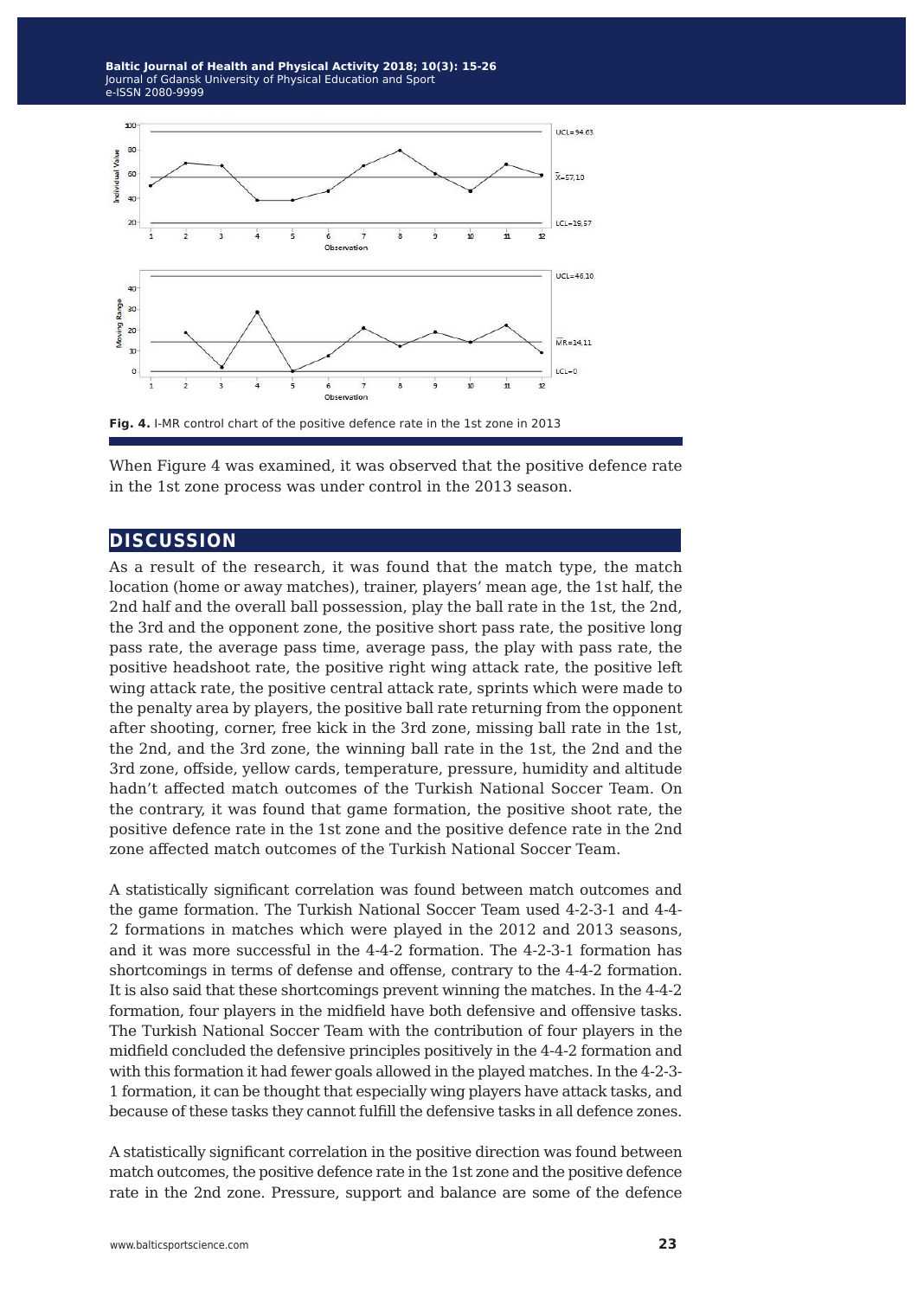principles of soccer. Never applying or not applying on time these principles will create some free space in the defence zone in favor of the opponent team, so teams which make a mistake in the defence zone will have more goals allowed.

Soccer is a game played as a result of the symmetric interaction of offense and defense. During attack, offensive players show their improvization skills, and their individual skills are important. Both teams start the match with one point. First they must maintain this situation. Defence is a workable parameter in soccer and is not affected by individual players' skills.

A statistically significant correlation in the positive direction was found between match outcomes and the positive shoot rate. To enter the goal zone and to shoot are two of the attack principles of soccer. If teams have better shoot quality, they will easily score. Erdil et al. stated that in their study that Spain, which was the champion of the 2010 World Cup, had twice more accurate shoot rate when compared to opponents [3]. Arıkan et al. in their study stated that the winning team had higher percentage of the last shoots [16].

In this study, via some improvement, the z bench value for Six Sigma was increased from 0.47 to 0.59. In a study made in the USA, matches had been played four seasons, and a play-off season of the basketball team was examined, and some faults were found. As a method, DPMO (defects per million opportunities) value was used for every season and the calculated sigma level. By improvements for every fault in the game, they tried to increase the process performance. In season one and two, the DPMO value was 151,133.5; in season three and four, the DPMO value was 120,786.5, and in the play-off season, the DPMO value was 106,339.5. As a result of the improvements as faults decreased, the process sigma level was increased from 2.50 to 2.75 [9].

Cheng & Shih in their study, which aimed to minimize service faults at sports center by the Six Sigma methodology, emphasized customer focused principles which is one of Six Sigma principles and emphasized that control and improvement plans need to be prepared by sports centers [17].

In another study made in Turkey, it was investigated whether managers working in sports federations have the necessary managerial perspective to successfully apply the Six Sigma management model in sports federations, and the applicability of the six sigma management model was tested at the departments of management, organization, service, manufacturer and human resources. 298 managers from 56 sports federations filled in questionnaires about six sigma fundamental principles and quality work in organizations. As a result of the questionnaires, it was found that the six sigma management model was applicable [18].

In their study, Çavuşoğlu et al. investigated 50 sports clubs in Istanbul for total quality management, and they found that eight sports clubs implemented total quality management [19]. In another study, Yılmaz & Akay investigated sports managers in Antalya for total quality management, and they found that most of them had not implemented it [20].

In the sports fields where competitions are getting fiercer than ever, enhancing the coaches' professional abilities to upgrade training results is critical to sports-related organizations and can also serve as an example for elevating professional abilities for sport coaches [7].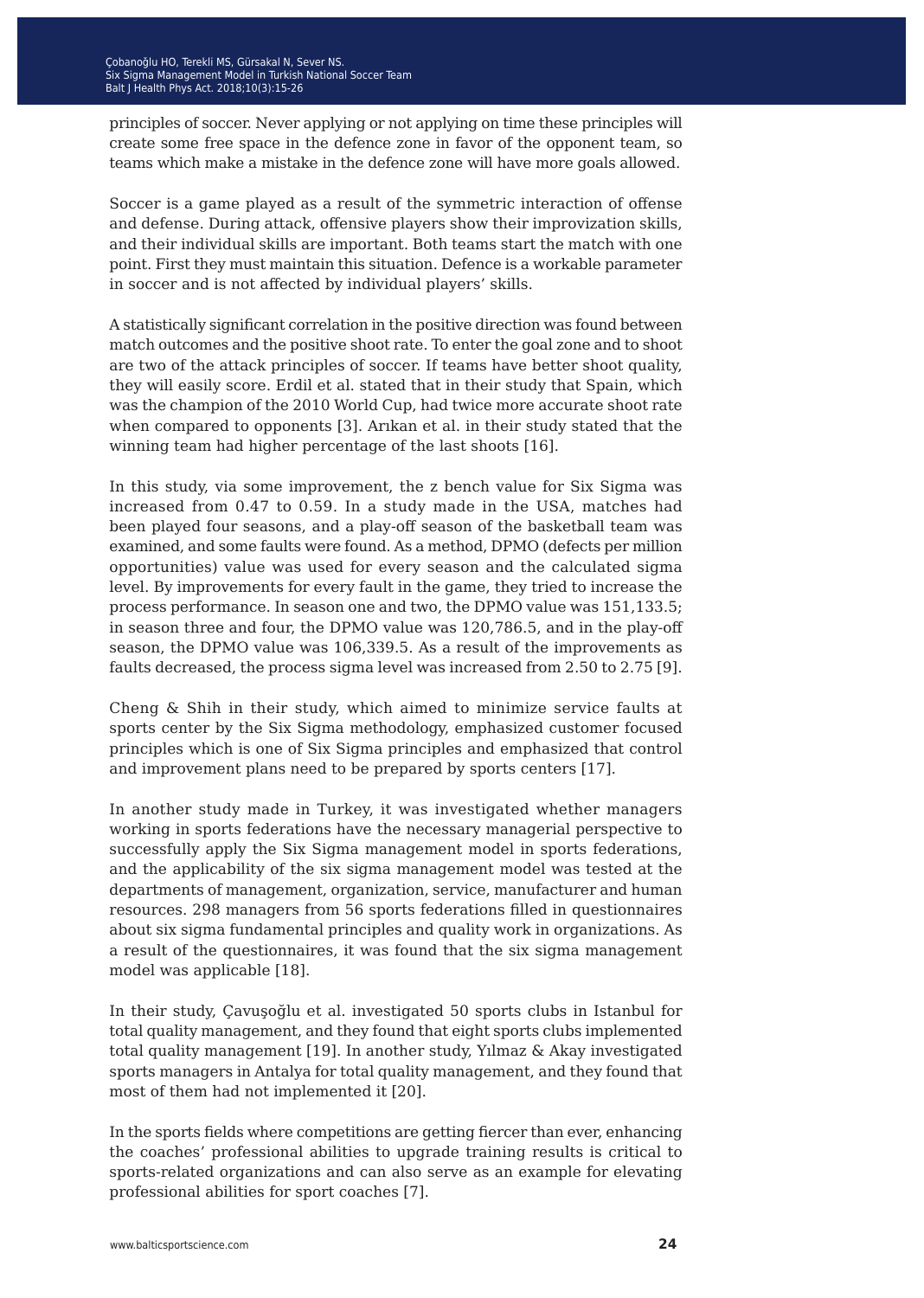## **conclusions**

In conclusion, as a result of the research, it can be said that the six sigma management model is applicable for coaching or training in soccer. It can be considered that this application will be a model for the other research which will be done in the future.

## **references**

- [1] Ünal ÖF. Change management roles of human resources professionals: An assessment within the context of change agents. J Economic Soc Res. 2012;8(2):83-105.
- [2] Dolaşır S. Change management and sports organizations. Spormetre J Phys Educ Sport Sci. 2005;3(1):11-15.
- [3] Erdil G, Bozkurt S, İşleğen Ç, Ölçücü B. The effect of team Spain collective performance on winning matches in 2010 FIFA World Cup. J Sport Perform Res. 2013;4(2):5-12.
- [4] İmamoğlu O, Çebi M, Kılcıgil E. Analysis of goals according to the technical and tactical criteria in 2006 FIFA World Cup. Spormetre J Phys Educ Sport Sci. 2007;5(4):157-165. [https://doi.org/10.1501/](https://doi.org/10.1501/Sporm_0000000086) [Sporm\\_0000000086](https://doi.org/10.1501/Sporm_0000000086)
- [5] Davidian M, Louis TA. Why statistics? Science. 2012 Apr 6;336(6077):12. [https://doi.org/10.1126/](https://doi.org/10.1126/science.1218685) [science.1218685](https://doi.org/10.1126/science.1218685)
- [6] Agresti A, Finlay B. Statistical methods for the social sciences, 3rd Edition. Prentice Hall; 1997.
- [7] Wu CH. A study on the adoption of the six sigma methodology for improving the competence of youth inline hockey coaches. J Global Bus Manag. 2013;9(1):106-121.
- [8] He Z, Goh TN. Enhancing the future impact of six sigma management. Qual Technol Quant Manag. 2015;12(1):83-95. <https://doi.org/10.1080/16843703.2015.11673368>
- [9] Evulet DC, Evulet A. Optimization of coaching using six sigma. J Soc Sci. 2011;7(3):319-325. [https://](https://doi.org/10.3844/jssp.2011.319.325) [doi.org/10.3844/jssp.2011.319.325](https://doi.org/10.3844/jssp.2011.319.325)
- [10] Brue G. Six sigma for small business. [Available at http://www.entrepreneur.com/downloads/assist/ six sigma for smallbusiness.pdf].
- [11] Pande PS, Neuman RP, Cavanagh RR. Six sigma ways: Upgrade methods of GE, Motorola and the other companies' performance in the summit. Istambul: Klan Publication; 2012.
- [12] Karasar N. Scientific research method, Printing 14. Ankara: Nobel Publication Distribution; 2005.
- [13] Vasile E, Croitoru I. Brainstorming-evidence collection techniques in the peformance audit. Internal Auditing & Risk Management Journal. 2010;3(19):1-10.
- [14] Bose TK. Application of fishbone analysis for evaluating supply chain and business process-a case study on the St James Hospital. International Journal of Managing Value and Supply Chains (IJMVSC). 2012;3(2):17-24.<https://doi.org/10.5121/ijmvsc.2012.3202>
- [15] Viera AJ, Garrett JM. Understanding interobserver agreement: The Kappa Statistic. Family Med. 2005;37(5):360-363.
- [16] Arıkan N, Balyan M, Vural F, Tunçer Y. Some technical and tactical data analysis of National Soccer Team which played semi-final and final in 2006 FİFA World Cup. In: National Soccer and Science Congress. Ankara, 2009, January, 66.
- [17] Cheng K, Shih C. Minimizing service failure in sports centers with the six sigma methodology. Business Rev. 2010;14(2):128-133.
- [18] Yücel AS. Applicability of six sigma management model at the Turkish Sports Federation. Doctoral Thesis. Elazığ, Turkey: Fırat University, Institute of Health Sciences; 2012.
- [19] Çavuşoğlu SB, Türksoy A, Şahin M, Yancı HBA, Özmen N. Investigation of total quality management practices at sports club. İstanbul Univ J Sport Sci. 2003;11(3): 104-108.
- [20] Yılmaz S, Akay AŞ. A search relating to the perspective of sports directors in Antalya about total quality management. Karamanoğlu Mehmetbey University Journal of Economics and Administrative Sciences Faculty. 2008;10(14):302-322.